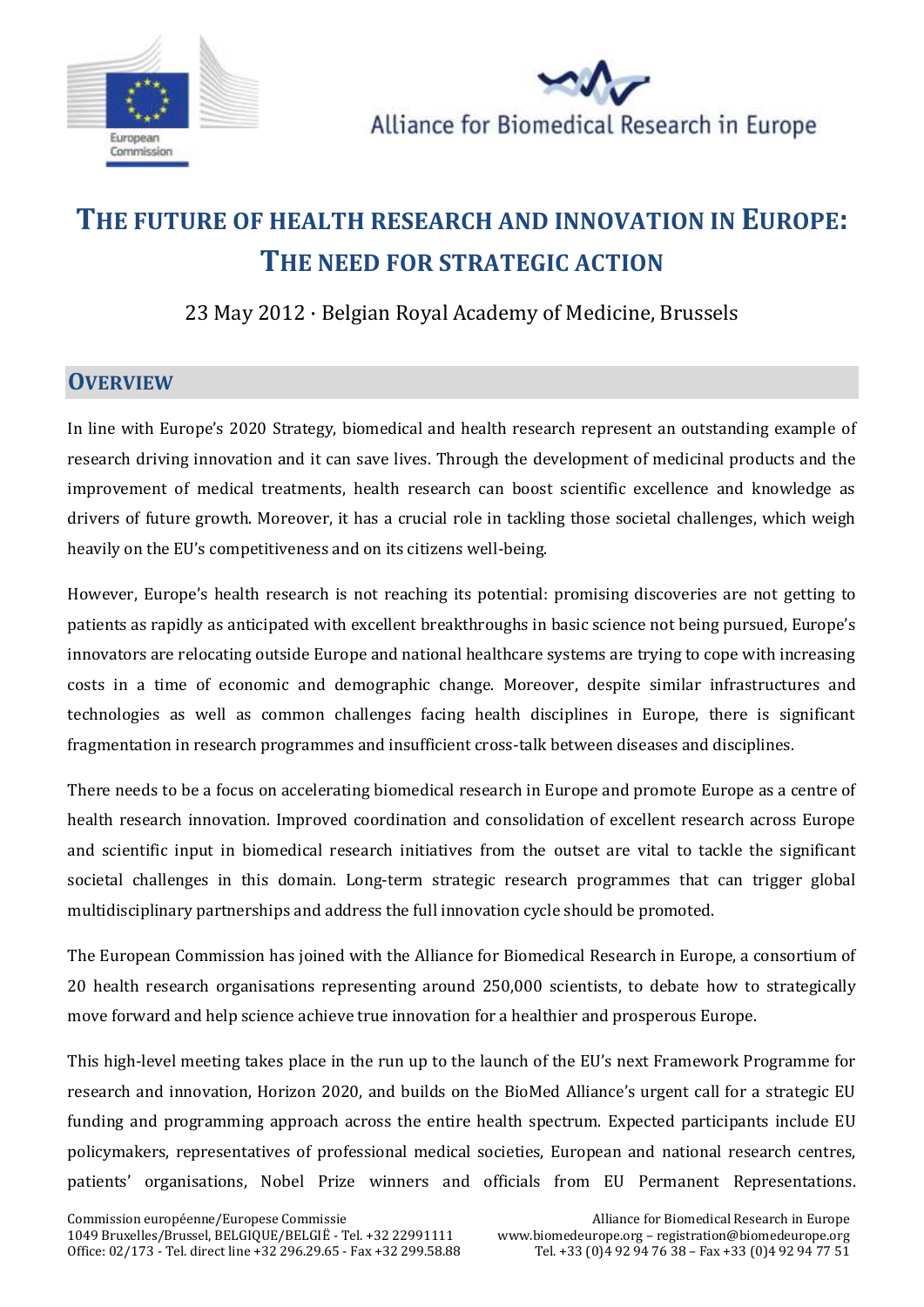

Alliance for Biomedical Research in Europe

### **CONFERENCE WELCOME DINNER**

# 22 MAY 2012 · EUROPEAN COMMISSION RESTAURANT ·

**19:30** Registration and refreshments

**20:00** Buffet Dinner

**CONFERENCE PROGRAMME**

# 23 MAY 2012 · BELGIAN ROYAL ACADEMY OF MEDICINE ·

| 8:00 |  | Registration and morning refreshments |
|------|--|---------------------------------------|
|      |  |                                       |

#### **8:30 Welcome Address**

- 15' » *Ruxandra Draghia-Akli, Director, DG RTD, European Commission*
- 15' » *Ulf Smith, President, Alliance for Biomedical Research in Europe*

#### 9:00 "ACHIEVING A HEALTHIER EUROPE THROUGH RESEARCH & INNOVATION: DEFINING THE NEEDS"

*Moderators: Gordon McVie, Senior Consultant, European Institute of Oncology Laurent Nicod, Treasurer, Alliance for Biomedical Research in Europe*

- 15' » **THE ROLE OF RESEARCH IN ADDRESSING SOCIETAL CHALLENGES** *Roger Bouillon, Emeritus Professor of Medicine, Member of the European Medical Research Councils (EMRC) Core Working Group*
- 15' » **HEALTH CHALLENGES FACING EUROPE: TIME TO ACT** *David Wood, Garfield Weston Professor of Cardiovascular Medicine, Imperial College London*
- 15' » **THE NEED FOR COORDINATION AMONGST DISEASE AREAS: TACKLING CHRONIC DISEASES** *Geoffrey Laurent, Director of the Centre for Respiratory Research, University College London*
- 15' » **IDENTIFYING AND TRAINING THE BEST AND THE BRIGHTEST: INVESTING IN EU RESEARCHERS** *Valentin Fuster, Director, Cardiovascular Heart Center, The Mount Sinai School of Medicine, New York & Director, The Centro Nacional de Investigaciones Cardiovasculares (CNIC), Madrid*

30' Discussion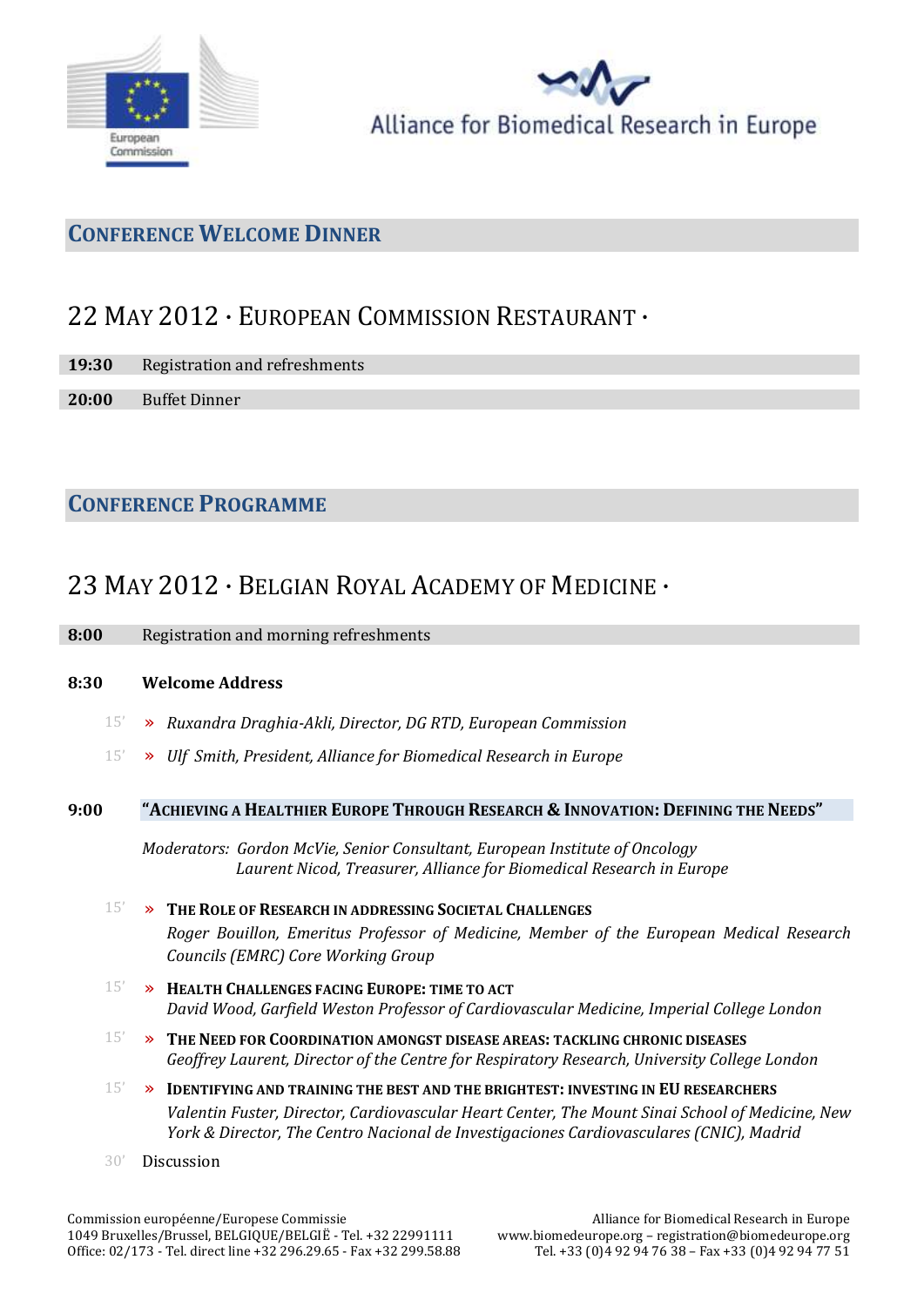



#### **10:30** Coffee Break

#### **11:00 "HEALTH RESEARCH & INNOVATION IN EUROPE: COORDINATION AS A SUCCESS FACTOR"**

*Moderators:* 

*Christian Suojanen, Head of Life Sciences, Valor Management S.A. Karin Sipido, Vice-President, Alliance for Biomedical Research in Europe*

15' » **HIGH QUALITY RESEARCH THROUGH COMPETITIVE FUNDING: LESSONS FROM THE EUROPEAN RESEARCH COUNCIL** 

*Eero Vuorio, Director of Biocenter Finland & Chair, European Research Council Identification Committee*

#### 15' » **COORDINATION AND ORGANISATION OF CLINICAL TRIALS** *Françoise Meunier, Director General, European Organisation for the Research and Treatment of Cancer (EORTC)*

- 15' » **NEW OPPORTUNITIES OFFERED BY PUBLIC-PRIVATE PARTNERSHIPS: THE IMI MODEL** *Michel Goldman, Executive Director, Innovative Medicines Initiative (IMI)*
- 15' » **RARE DISEASES: EUROPEAN COORDINATION AT A GLANCE** *Béatrice de Montleau, Board Member, Rare Diseases Europe (EURORDIS)*
- 30' Discussion

#### **12:30 Lunch**

#### **13:30 "THE FUTURE OF R&IIN EUROPE: THE NEED FOR A STRATEGIC ACTION"**

*Moderator:* 

*José Mariano Gago, Advisor, Alliance for BioMedical Research in Europe Ulf Smith, President, Alliance for Biomedical Research in Europe*

#### 20' » **HEALTH RESEARCH IN HORIZON 2020: THE FRAMEWORK PROGRAMME FOR RESEARCH AND INNOVATION (2014-2020)**

*Ruxandra Draghia-Akli, Director, DG RTD, European Commission*

20' » **HORIZON 2020: REPORT FROM THE EC HIGH LEVEL GROUP ON HEALTH RESEARCH AND INNOVATION IN THE EU**

*Liselotte Højgaard, Chair, European Medical Research Councils (EMRC), President, Copenhagen Research Forum & Member, European Commission High-Level Group on Health Research and Innovation in the EU*

20' » **THE EUROPEAN COUNCIL FOR HEALTH RESEARCH (EUCHR): A STRATEGIC PLAN FOR EUROPE** *Julio E Celis, Vice-President, Alliance for Biomedical Research in Europe*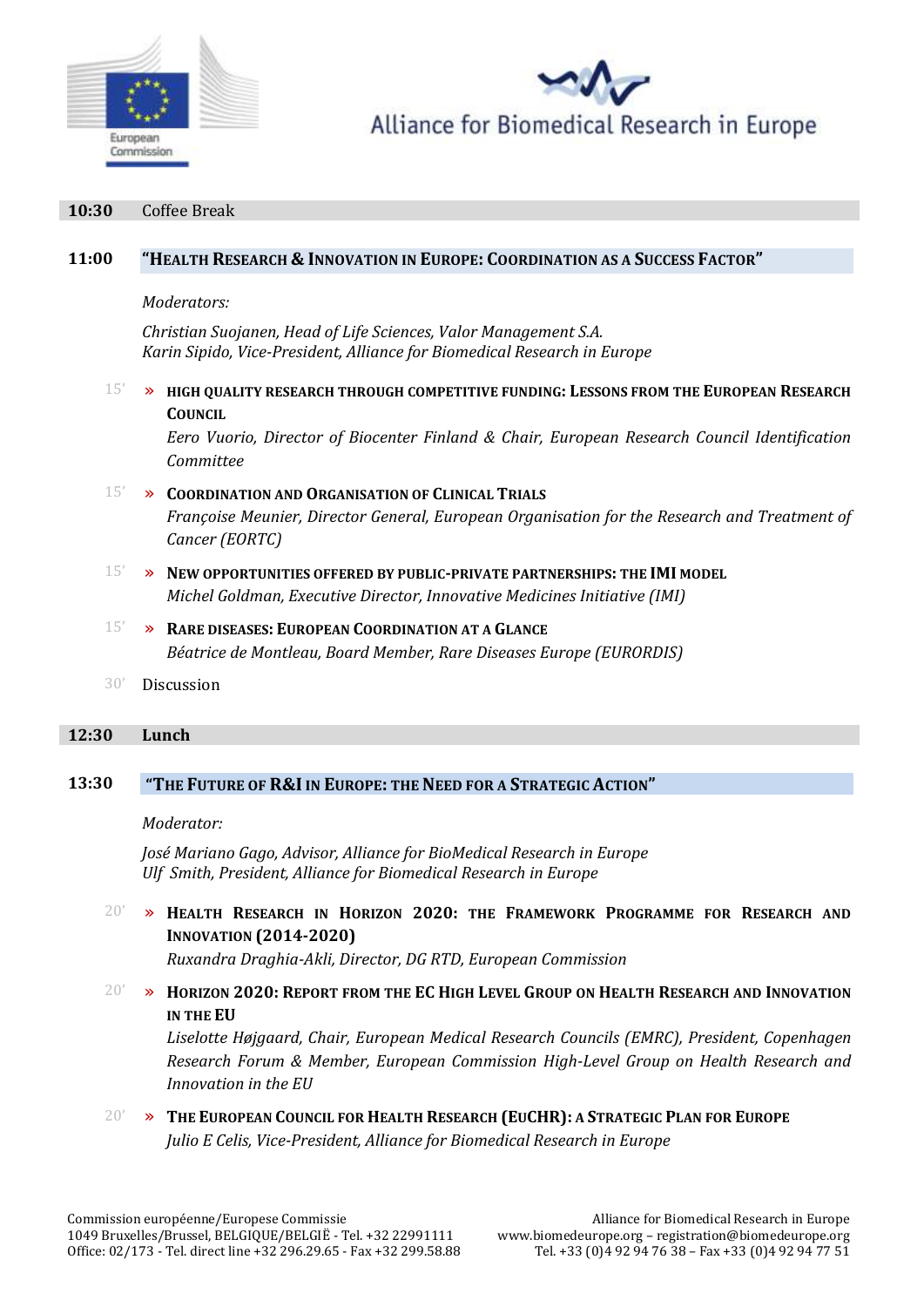



#### **14:30 Panel Discussion**

**"THE FUTURE OF R&I IN EUROPE: THE NEED FOR A STRATEGIC ACTION – VIEWS FROM STAKEHOLDERS"**

*Moderators:* 

*Liselotte Højgaard, Chair, European Medical Research Councils (EMRC), President, Copenhagen Research Forum Julio E Celis, Vice-President, Alliance for Biomedical Research in Europe*

- 15' » *Alice Dautry, Director General, Institut Pasteur, FR & Member, Heads of International Research Organizations (HIROS)*
- 15' » *Nicola Bedlington, Director, European Patients' Forum (EPF)*
- 15' » *Monika Kosinska, Secretary General, European Public Health Alliance (EPHA)*
- 15' » *Jeremy Haigh, European Federation of Pharmaceutical Industries and Associations (EFPIA)*

#### **15:30 General Discussion**

#### **16:30 Rapporteur's Summary**

» *Tony Kirby*

#### **16:50 Closing Comments**

- 10' » *Ruxandra Draghia-Akli, Director, DG RTD, European Commission*
- 10' » *Ulf Smith, President, Alliance for Biomedical Research in Europe*

#### **17:10 Networking Reception**

*\*\*Please note that the programme is subject to change without notice\*\**

*\*\* English is the official Conference language. No translation will be provided\*\**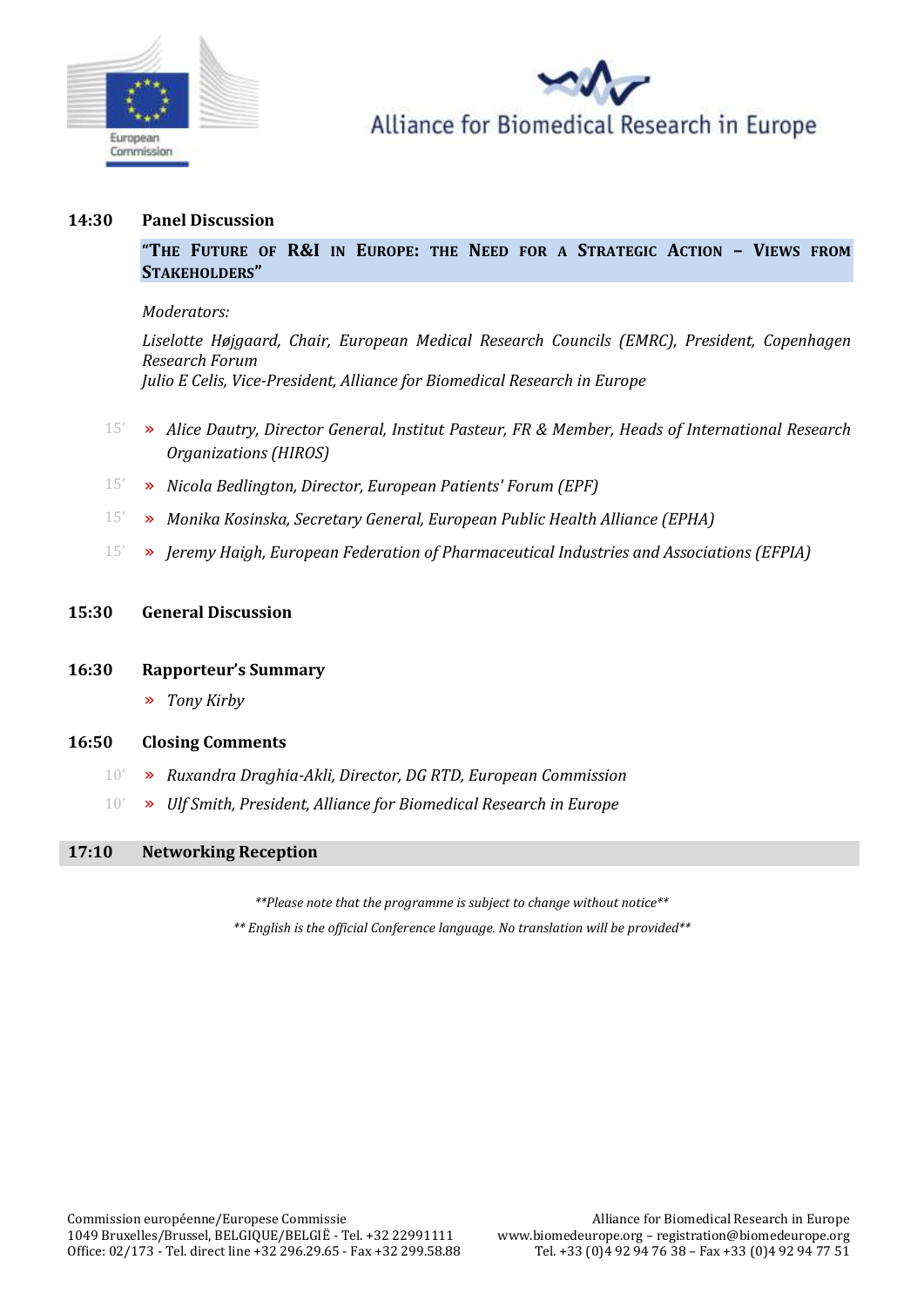

Alliance for Biomedical Research in Europe

### **DIRECTIONS**



# European Commission Restaurant Rue Van Maerlant 2, 1040 Brussels · 1st floor

# Belgian Royal Academy of Medicine Paleis der Academiën · Rue Ducale 1, B-1000 Brussels



Commission européenne/Europese Commissie 1049 Bruxelles/Brussel, BELGIQUE/BELGIË - Tel. +32 22991111 Office: 02/173 - Tel. direct line +32 296.29.65 - Fax +32 299.58.88

Alliance for Biomedical Research in Europe www.biomedeurope.org – registration@biomedeurope.org Tel. +33 (0) $\frac{1}{4}$  92 94 76 38 – Fax +33 (0) $\frac{1}{4}$  92 94 77 51